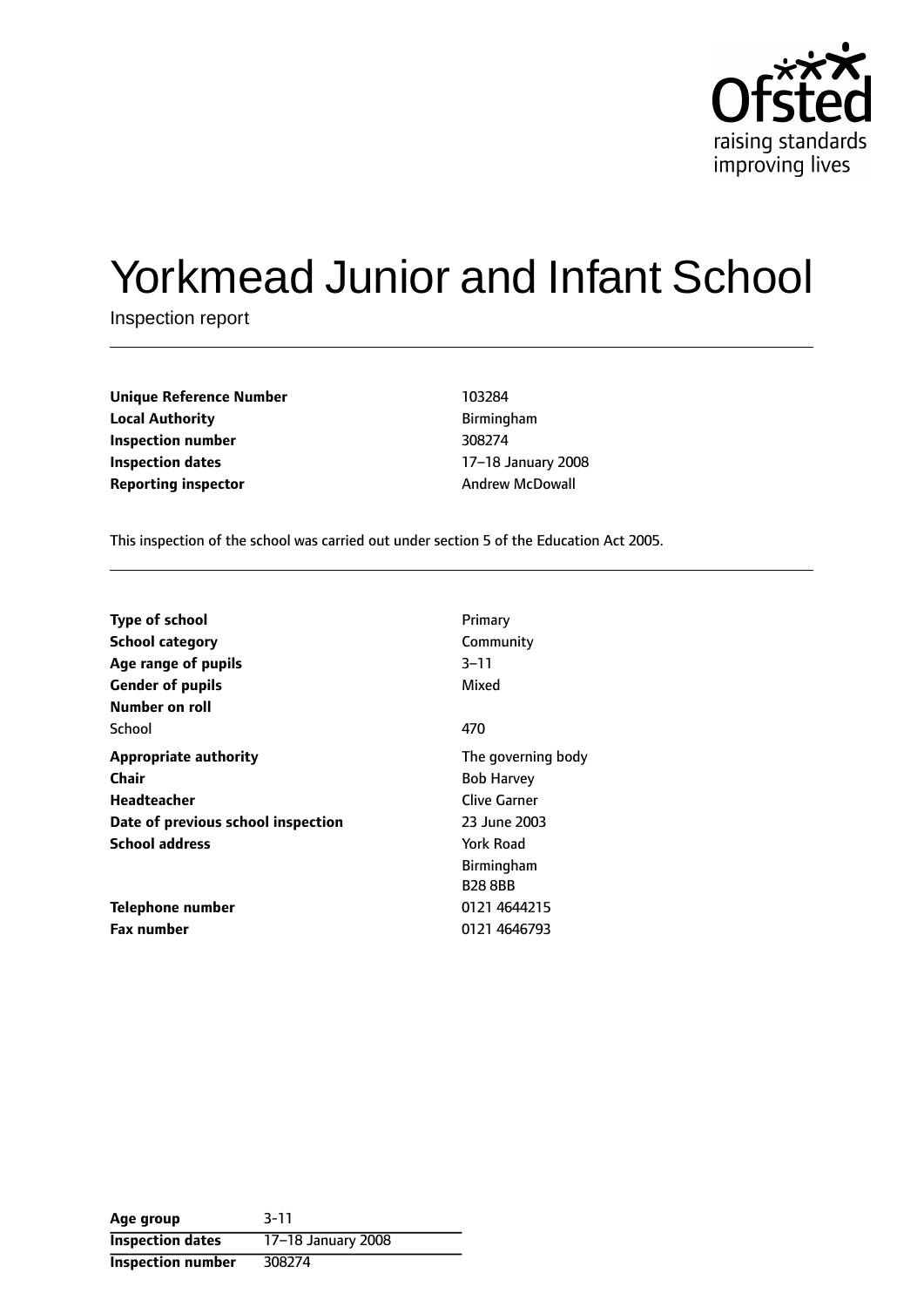.

© Crown copyright 2008

#### Website: www.ofsted.gov.uk

This document may be reproduced in whole or in part for non-commercial educational purposes, provided that the information quoted is reproduced without adaptation and the source and date of publication are stated.

Further copies of this report are obtainable from the school. Under the Education Act 2005, the school must provide a copy of this report free of charge to certain categories of people. A charge not exceeding the full cost of reproduction may be made for any other copies supplied.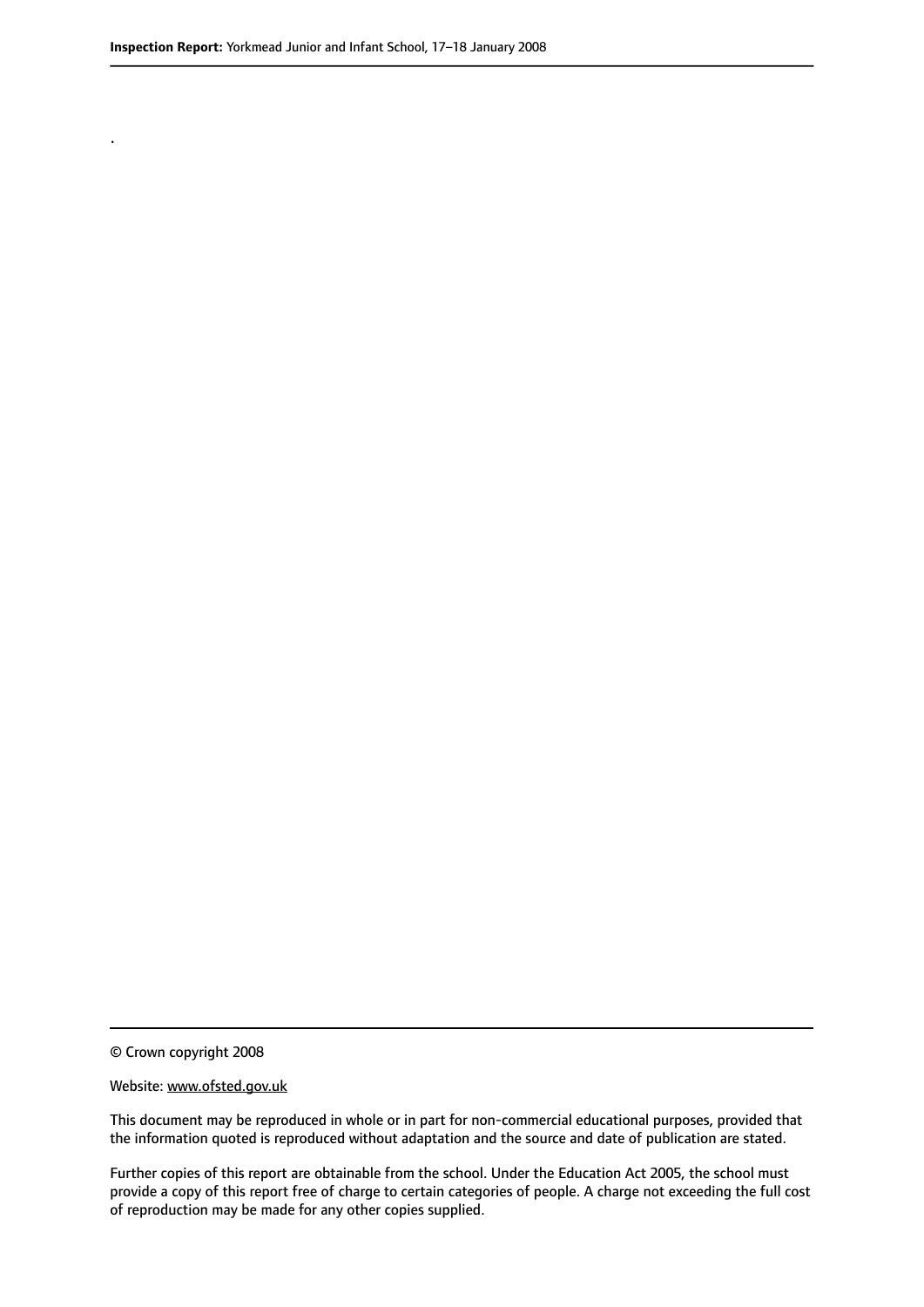# **Introduction**

The inspection was carried out by three Additional Inspectors.

## **Description of the school**

This is a large primary school. It serves an area where levels of social and economic deprivation are above average. The percentage of pupils from minority ethnic backgrounds is well above average, as is that of pupils who speak English as an additional language. The proportion of pupils who are eligible for free school meals is above average and the percentage of pupils with learning difficulties or disabilities is average. A breakfast club is provided for the pupils each day.

### **Key for inspection grades**

| Grade 1 | Outstanding  |
|---------|--------------|
| Grade 2 | Good         |
| Grade 3 | Satisfactory |
| Grade 4 | Inadequate   |
|         |              |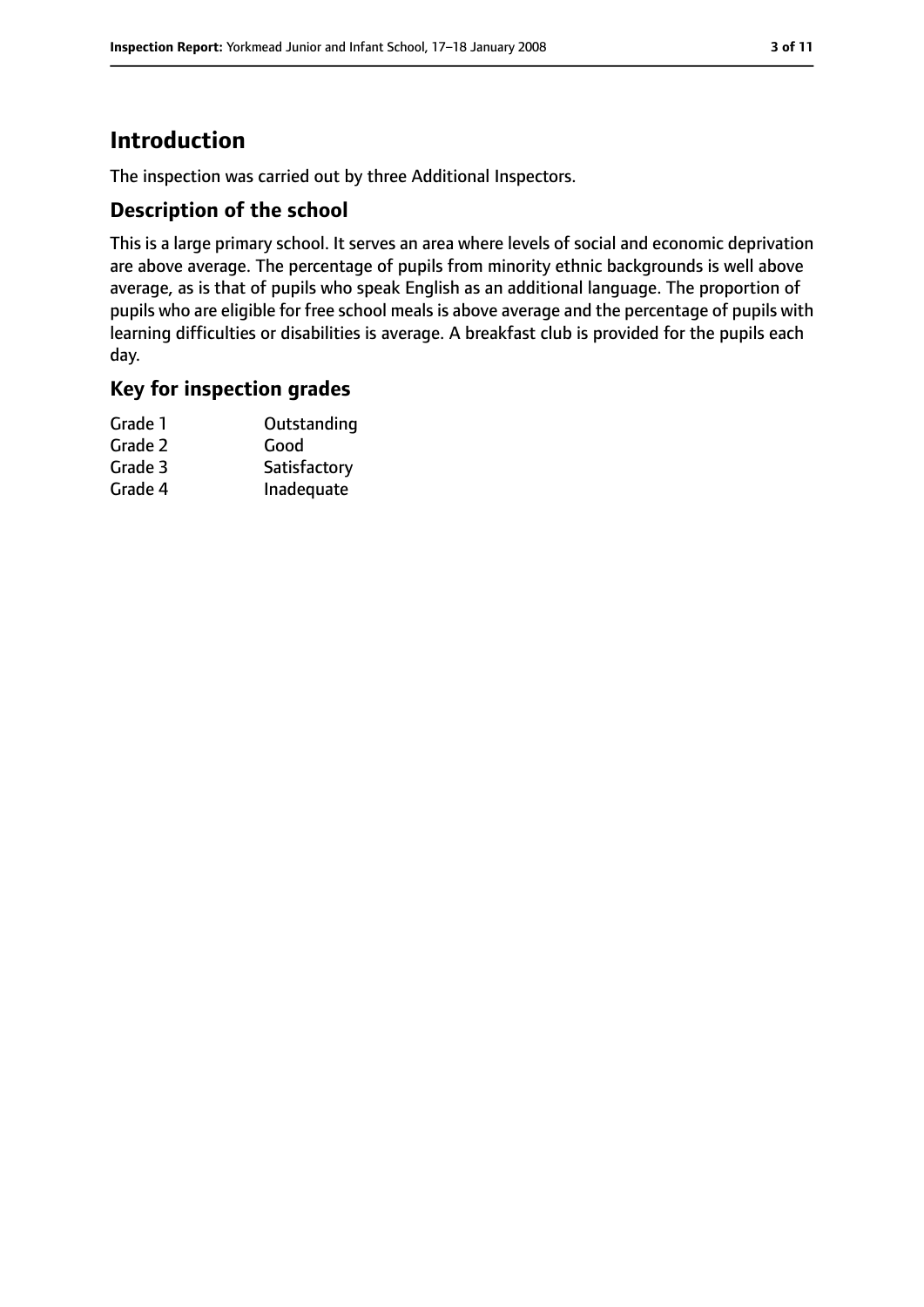# **Overall effectiveness of the school**

#### **Grade: 4**

In accordance with section 13 (3) of the Education Act 2005, Her Majesty's Chief Inspector is of the opinion that this school requires special measures because it is failing to give its pupils an acceptable standard of education and the persons responsible for leading, managing or governing the school are not demonstrating the capacity to secure the necessary improvement.

Although there are pockets of good practice in this school the overall quality of education it provides is inadequate. The headteacher is not giving the school the strategic leadership needed to bring about improvement. Consequently, there are serious weaknesses in provision that are failing to meet the needs of significant groups of pupils. Pupils' achievement is inadequate because it varies too much from class to class and significant groups of pupils underachieve. Children generally start school with skills and abilities that are below average and they make satisfactory gains in their learning in the Foundation Stage. However, achievement in Key Stage 1 and Key Stage 2 is unsatisfactory because higher attaining pupils, those with learning difficulties or disabilities and those who speak English as an additional language make insufficient progress. Standards in both key stages are below average and are falling in Key Stage 1.

The pupils' enjoyment of school is demonstrated by their good behaviour and positive attitudes. However, some say they find lessons boring and others complain that lessons are too slow. Pupils have a good understanding of what it means to live a healthy lifestyle. They are increasingly choosing healthy options at lunchtimes and enjoy the good opportunities they have to play and exercise. Pupils' understanding of their place in the community is developed well through such activities as fund raising for good causes and when older pupils act as reading partners for the younger pupils. They have a good appreciation of how to stay safe and have confidence in the staff to help them, should they feel threatened or unhappy. Pupils' potential economic well-being is adversely affected by their inadequate achievement.

Teaching and learning are satisfactory in the Foundation Stage. However, this is too variable in Key Stages 1 and 2 and results in spasmodic and unsatisfactory pupil progress. Teachers generally explain tasks clearly and establish good relationships with the pupils. However, pupils' learning is often restricted by common weaknesses in teaching. The most capable pupils sometimes mark time because the work set for them is too easy. The pace of lessons is often pedestrian and teachers spend too long talking, leaving too little time for practical learning. Teachers' skills in assessing pupils' future learning are variable. Consequently, lesson planning takes too little account of the different capabilities of the pupils and tasks are not always well matched to their varying needs.

The curriculum is satisfactory in the Foundation Stage, but is inadequate in Key Stages 1 and 2 because it is not adapted to meet the needs of all pupils. In particular, the needs of the most capable pupils and those with learning difficulties or disabilities and those who speak English as an additional language are not properly catered for. Across the school, provision for the pupils' personal development is good and helpsthe pupilsto develop into caring and responsible individuals.

The care, guidance and support provided by the school is inadequate despite the fact that aspects of the pupils' pastoral care are good. This is because there are significant weaknesses in the academic guidance that pupils receive. Very few pupils know their targets, and marking does not provide pupils with enough guidance on what they need to do to improve. The school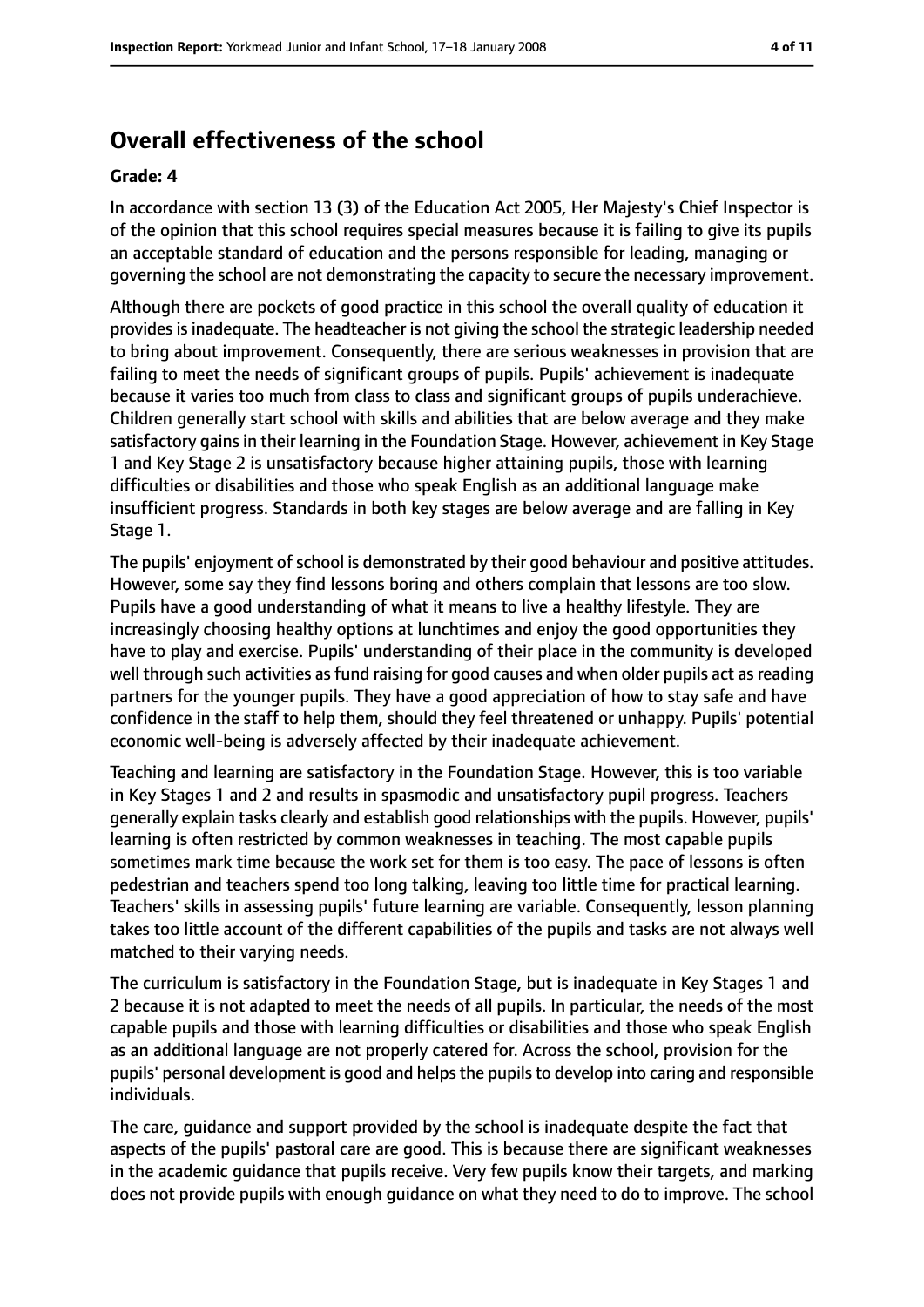does not undertake any meaningful assessment of the needs of pupils who speak English as an additional language. Consequently, these pupils are not receiving the support and guidance they need to reach their potential. Safeguarding arrangements are in place and good support is provided for the most vulnerable pupils.

The day-to-day management of the whole school is satisfactory; this helps pupils to feel safe and secure. However, the strategic leadership of the school is weak and fails to identify clear priorities for improvement. The school improvement plan lacks rigour and does not address known weaknesses in teaching, learning and achievement. The plan is unclear about what the school is trying to achieve or how it will measure its success. Expectations of staff are too low and little guidance is given to teachers regarding the way things should be done. As a result, provision varies greatly from class to class and is inadequate overall.

Procedures for self-evaluation are unsatisfactory and fail to provide the leaders and managers with an accurate picture of the school's strengths and weaknesses. The governors are supportive of the school and have a general awareness of its performance, but their monitoring of the work of the school is inadequate.

# **Effectiveness of the Foundation Stage**

#### **Grade: 3**

Children make satisfactory progress during their time in the Foundation Stage. The staff work well together and provision for the personal and social needs of the children is good. As a result, the children are happy, confident and make good progress in their personal development. The school has recognised that progress in early reading and writing has been slow. Action has been taken to give greater focus to language development and there are signs that standards in early reading and writing are beginning to improve. The curriculum issuitably broad and balanced and the teaching and learning are satisfactory. However, children are not always fully challenged by the work they are offered and are sometimes left for too long working in groups without adult intervention. Consequently, opportunities to address weaknesses in their speaking and listening skills are missed.

# **What the school should do to improve further**

- Raise standards in English and mathematics in Key Stages 1 and 2.
- Improve the strategic leadership of the school and bring greater rigour to the way that leaders, managers and governors monitor and evaluate the work of the school and plan for improvement.
- Improve the quality and consistency of the teaching by raising the expectations of staff, by planning work that meets the needs of all abilities and by increasing the pace of lessons.
- Improve marking and assessment, so that all pupils receive clear quidance on what it is they need to do to improve and ensure that the needs of higher attaining pupils, those with learning difficulties or disabilities and those who speak English as an additional language are met.

# **Achievement and standards**

#### **Grade: 4**

Standardsin Key Stage 1 are well below average and achievement in Years 1 and 2 isinadequate because too few pupils are attaining the higher levels in reading and mathematics and the number reaching the expected levels in writing is very low. Standards in English and mathematics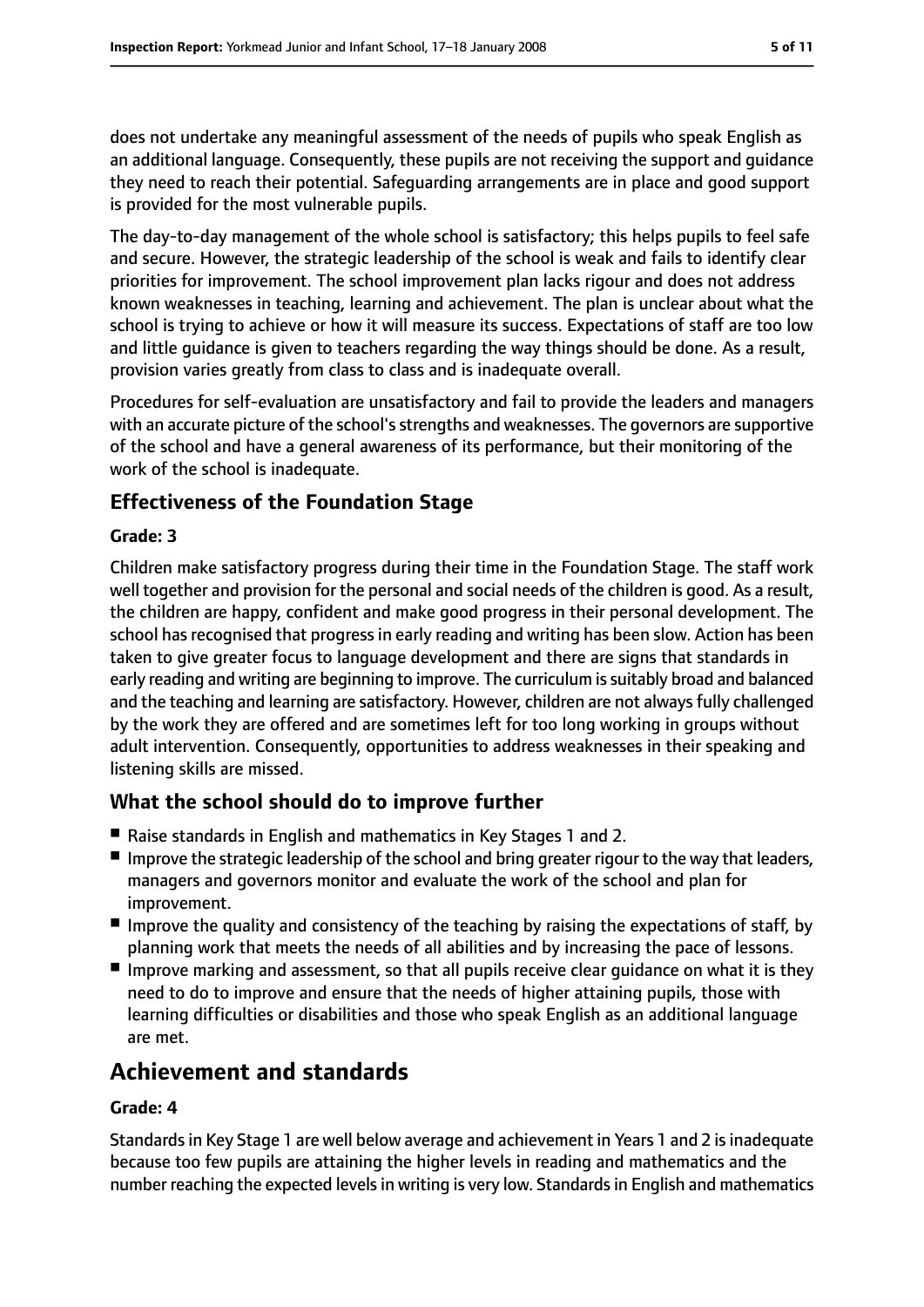are below average in Key Stage 2 and although national data indicate broadly satisfactory achievement in Years 3 to 6 in 2007, this masks very uneven progress over the key stage. Standards in science are below average, but improved in 2007 because of good teaching in Year 6. In both key stages, many pupils with learning difficulties or disabilities make inadequate progress and the language acquisition of pupils who speak English as an additional language is inhibited by the lack of any meaningful assessment of their needs. The school sets appropriate targets for the pupils, but many pupils are not on track to reach them.

# **Personal development and well-being**

#### **Grade: 2**

The spiritual, social, moral and cultural development of the pupils is good. They behave well and have positive attitudes to learning. They demonstrate a good understanding of what is right and wrong. The child who said, 'If you are nice to a person they are nice back', shows their understanding of the need to respect others. Pupils have a good appreciation of the cultural diversity in the local community and everyone gets along well together. They say any incidents of bullying are rare and quickly dealt with by the staff. Attendance is satisfactory.

The pupils' uneven progress in literacy and numeracy means that they not properly prepared for the next stage in their education and later life. However, they develop a good understanding of aspects of the world of work when they apply to take part in Year 6 work experience activities in the Foundation Stage. Annual visits to the Council House successfully foster an awareness of the democratic process.

# **Quality of provision**

# **Teaching and learning**

#### **Grade: 4**

The quality of teaching in the school is too variable to promote satisfactory achievement and is inadequate overall. Nonetheless, some classes benefit from good teaching. These teachers have high expectations for pupils' achievement and know just when to intervene with well-judged advice to help pupils improve. Elsewhere, pupils are often too passive and not actively engaged in their learning. At times there is an over reliance on mundane worksheets, resulting in all pupils doing the same work and making little progress. Day-to-day assessment of what pupils can do is too variable. Consequently, work is insufficiently well matched to the needs and abilities of different pupils within each group.

## **Curriculum and other activities**

#### **Grade: 4**

The curriculum in Key Stages 1 and 2 has not been adapted to meet the needs of pupils of all abilities and backgrounds and this contributes to their under-achievement. Pupils have limited opportunities to practise their speaking and listening, problem-solving or decision-making skills. The school has recognised that the curriculum lacks creativity and has made a start at developing more stimulating learning opportunities for the pupils. The curriculum provides adequate opportunities for pupils to learn information and communication technology skills, but presents few opportunities for pupils to apply and consolidate these skills in other subjects. There is a satisfactory range of visitors and school clubs, which benefits pupils' learning and enriches the curriculum. The pupils particularly enjoy the regular educational visits that help to bring learning alive.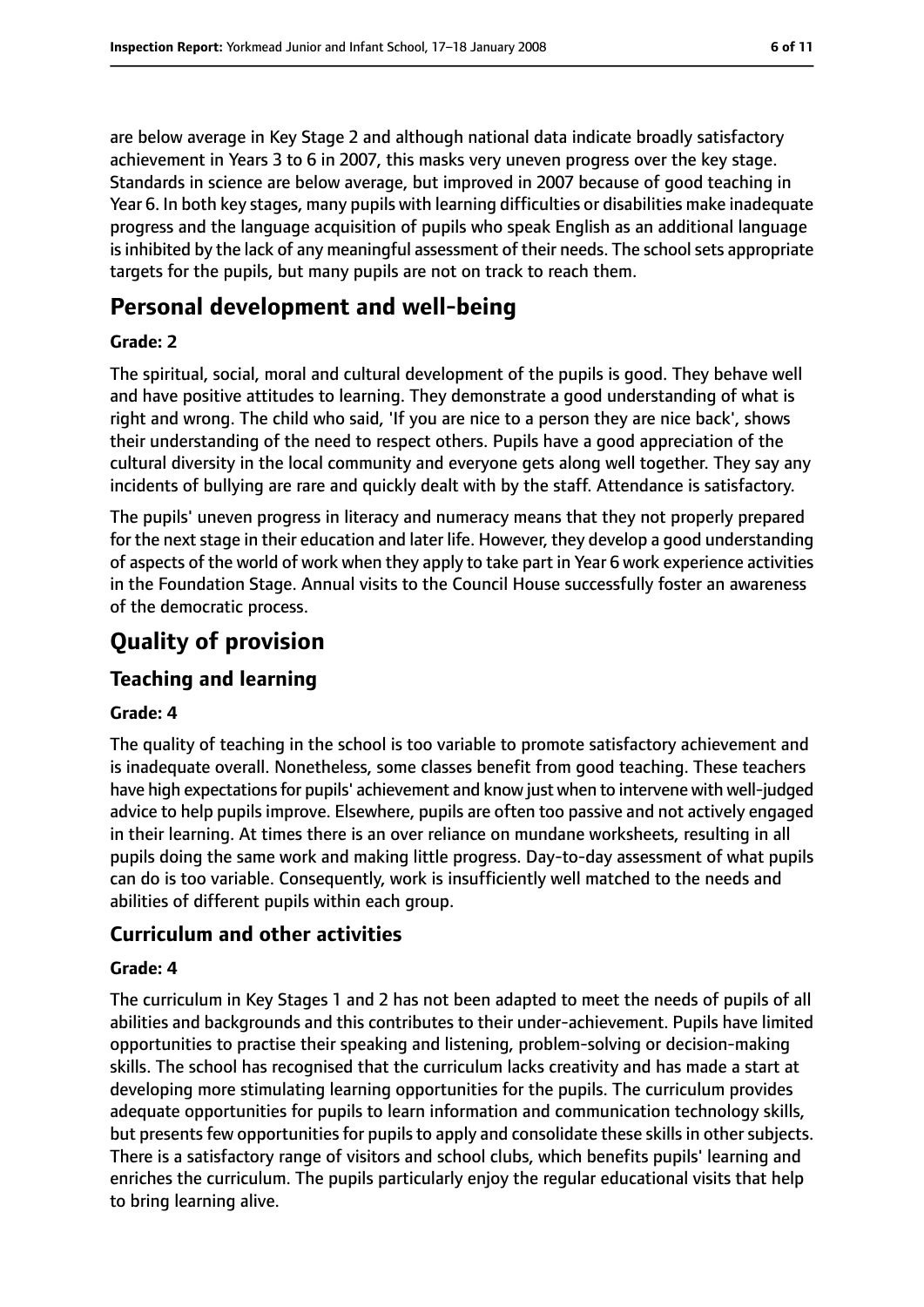## **Care, guidance and support**

#### **Grade: 4**

The good pastoral guidance pupils receive supports good progress in aspects of their personal and social development. Consequently, pupils feel safe and secure in school. However, pupils' academic guidance is inadequate because teachers provide pupils with insufficient direction on the next steps in their learning. Consequently, they are unclear about how they are progressing or what they need to do to improve. There is inadequate guidance and support for pupils who speak English as an additional language. Although the school generally addresses health and safety issues as they arise, action has yet to be taken to deal with the overcrowding issue raised in the report on the school written by one of Her Majesty's Inspectors in February 2007.

# **Leadership and management**

#### **Grade: 4**

The school does not have the capacity to improve because weaknesses in provision are not being addressed effectively. The headteacher is not providing the leadership and direction the school needs. The school has invested heavily in non-class-based senior staff, yet monitoring and evaluation in the school are weak. The senior staff are not effectively monitoring achievement or tackling the considerable variation in the quality of teaching and learning that is at the root of the underachievement in the school. There are systems to track the progress of individual pupils, but these are still being developed and are not used consistently to identify and tackle under-achievement. The most recent monitoring of pupils' work, undertaken by the deputy headteacher, is more rigorous, but it istoo early to see any impact of this on achievement. Progress since the previous inspection and in addressing the issues raised by HMI on the visit in February 2007 is inadequate.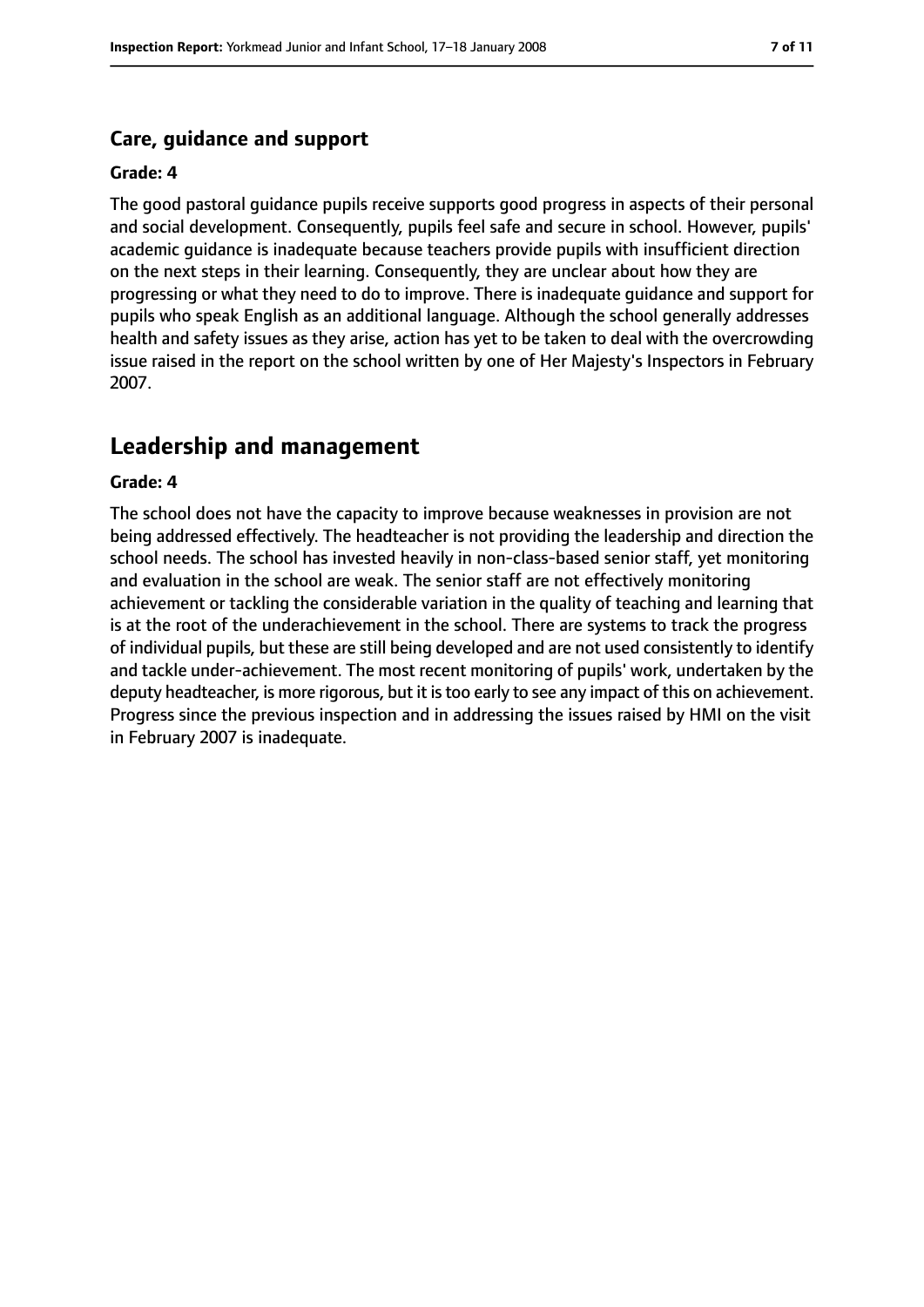**Any complaints about the inspection or the report should be made following the procedures set out in the guidance 'Complaints about school inspection', which is available from Ofsted's website: www.ofsted.gov.uk.**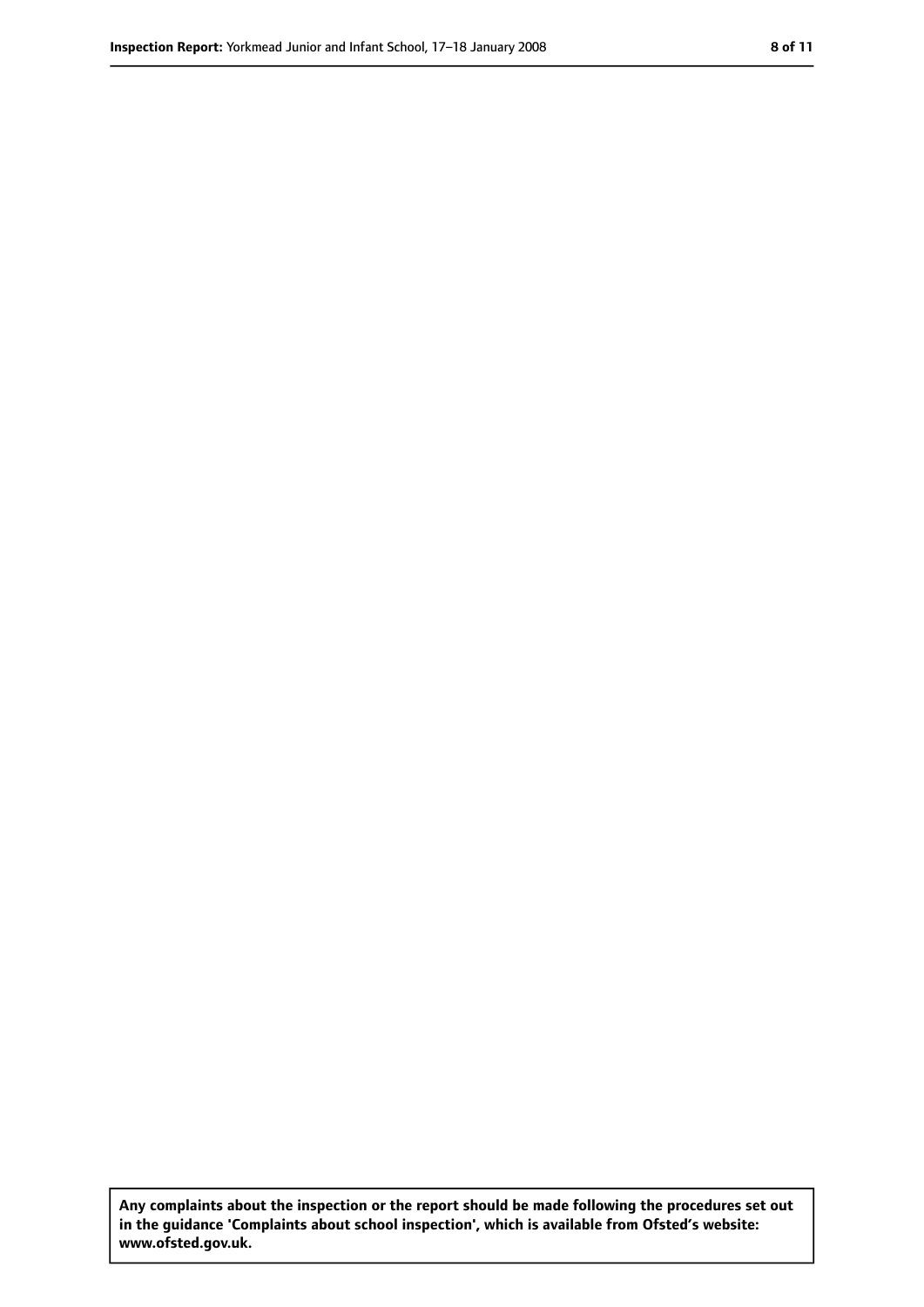# **Inspection judgements**

| $\dot{~}$ Key to judgements: grade 1 is outstanding, grade 2 good, grade 3 satisfactory, and | <b>School</b>  |
|----------------------------------------------------------------------------------------------|----------------|
| arade 4 inadequate                                                                           | <b>Overall</b> |

# **Overall effectiveness**

| How effective, efficient and inclusive is the provision of education, integrated<br>care and any extended services in meeting the needs of learners? | 4         |
|------------------------------------------------------------------------------------------------------------------------------------------------------|-----------|
| Effective steps have been taken to promote improvement since the last<br>inspection                                                                  | <b>No</b> |
| How well does the school work in partnership with others to promote learners'<br>well-being?                                                         |           |
| The effectiveness of the Foundation Stage                                                                                                            |           |
| The capacity to make any necessary improvements                                                                                                      |           |

## **Achievement and standards**

| How well do learners achieve?                                                                               |  |
|-------------------------------------------------------------------------------------------------------------|--|
| The standards <sup>1</sup> reached by learners                                                              |  |
| How well learners make progress, taking account of any significant variations between<br>groups of learners |  |
| How well learners with learning difficulties and disabilities make progress                                 |  |

# **Personal development and well-being**

| How good is the overall personal development and well-being of the<br>learners?                                  |   |
|------------------------------------------------------------------------------------------------------------------|---|
| The extent of learners' spiritual, moral, social and cultural development                                        |   |
| The extent to which learners adopt healthy lifestyles                                                            |   |
| The extent to which learners adopt safe practices                                                                |   |
| How well learners enjoy their education                                                                          |   |
| The attendance of learners                                                                                       |   |
| The behaviour of learners                                                                                        |   |
| The extent to which learners make a positive contribution to the community                                       |   |
| How well learners develop workplace and other skills that will contribute to<br>their future economic well-being | 4 |

## **The quality of provision**

| How effective are teaching and learning in meeting the full range of the<br>learners' needs?          | Д            |
|-------------------------------------------------------------------------------------------------------|--------------|
| How well do the curriculum and other activities meet the range of needs<br>and interests of learners? | $\mathbf{A}$ |
| How well are learners cared for, guided and supported?                                                |              |

#### **Annex A**

 $^1$  Grade 1 - Exceptionally and consistently high; Grade 2 - Generally above average with none significantly below average; Grade 3 - Broadly average to below average; Grade 4 - Exceptionally low.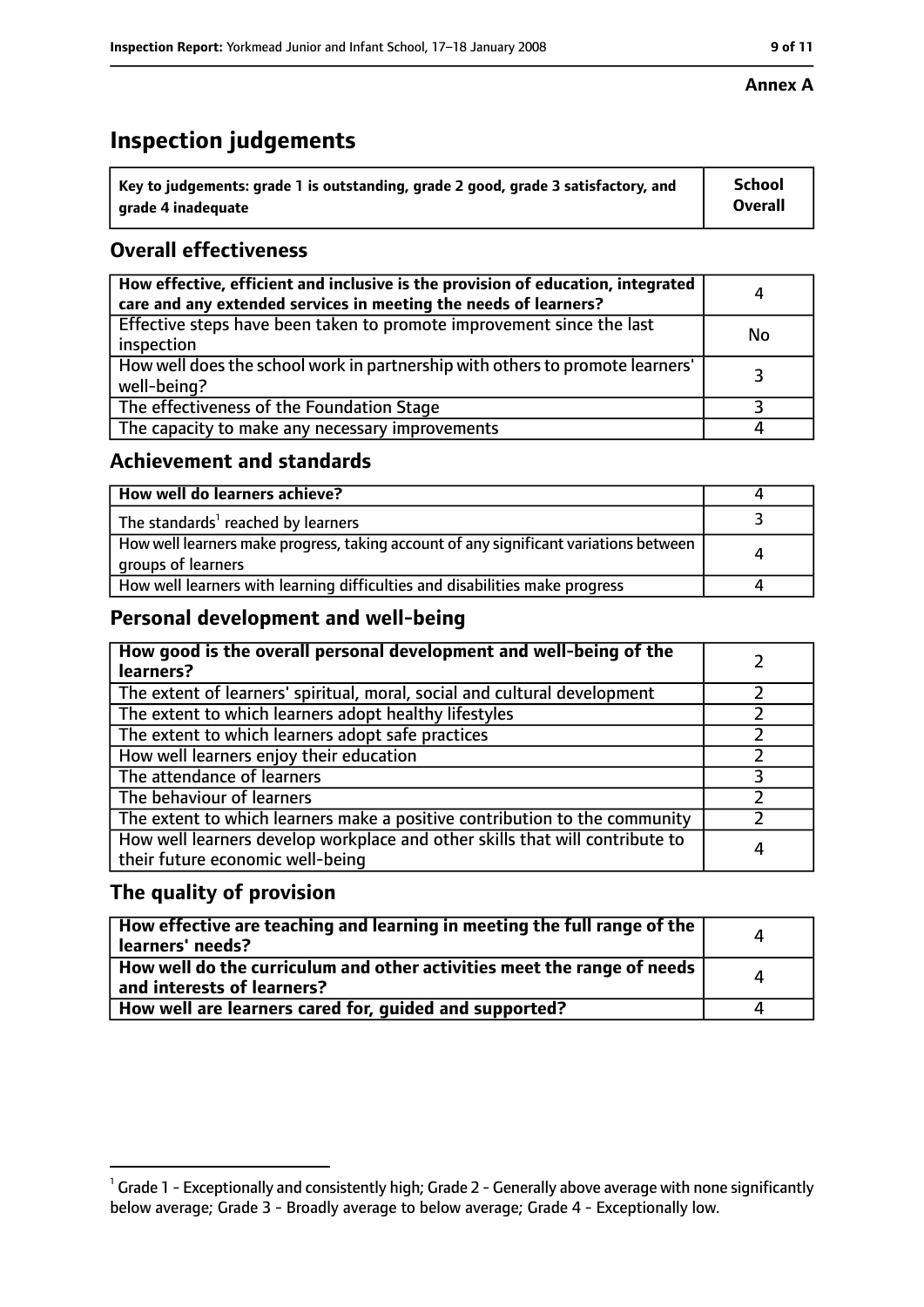#### **Annex A**

# **Leadership and management**

| How effective are leadership and management in raising achievement<br>and supporting all learners?                                              |     |
|-------------------------------------------------------------------------------------------------------------------------------------------------|-----|
| How effectively leaders and managers at all levels set clear direction leading<br>to improvement and promote high quality of care and education |     |
| How effectively leaders and managers use challenging targets to raise standards                                                                 | 4   |
| The effectiveness of the school's self-evaluation                                                                                               |     |
| How well equality of opportunity is promoted and discrimination tackled so<br>that all learners achieve as well as they can                     |     |
| How effectively and efficiently resources, including staff, are deployed to<br>achieve value for money                                          | 4   |
| The extent to which governors and other supervisory boards discharge their<br>responsibilities                                                  |     |
| Do procedures for safequarding learners meet current government<br>requirements?                                                                | Yes |
| Does this school require special measures?                                                                                                      | Yes |
| Does this school require a notice to improve?                                                                                                   | No  |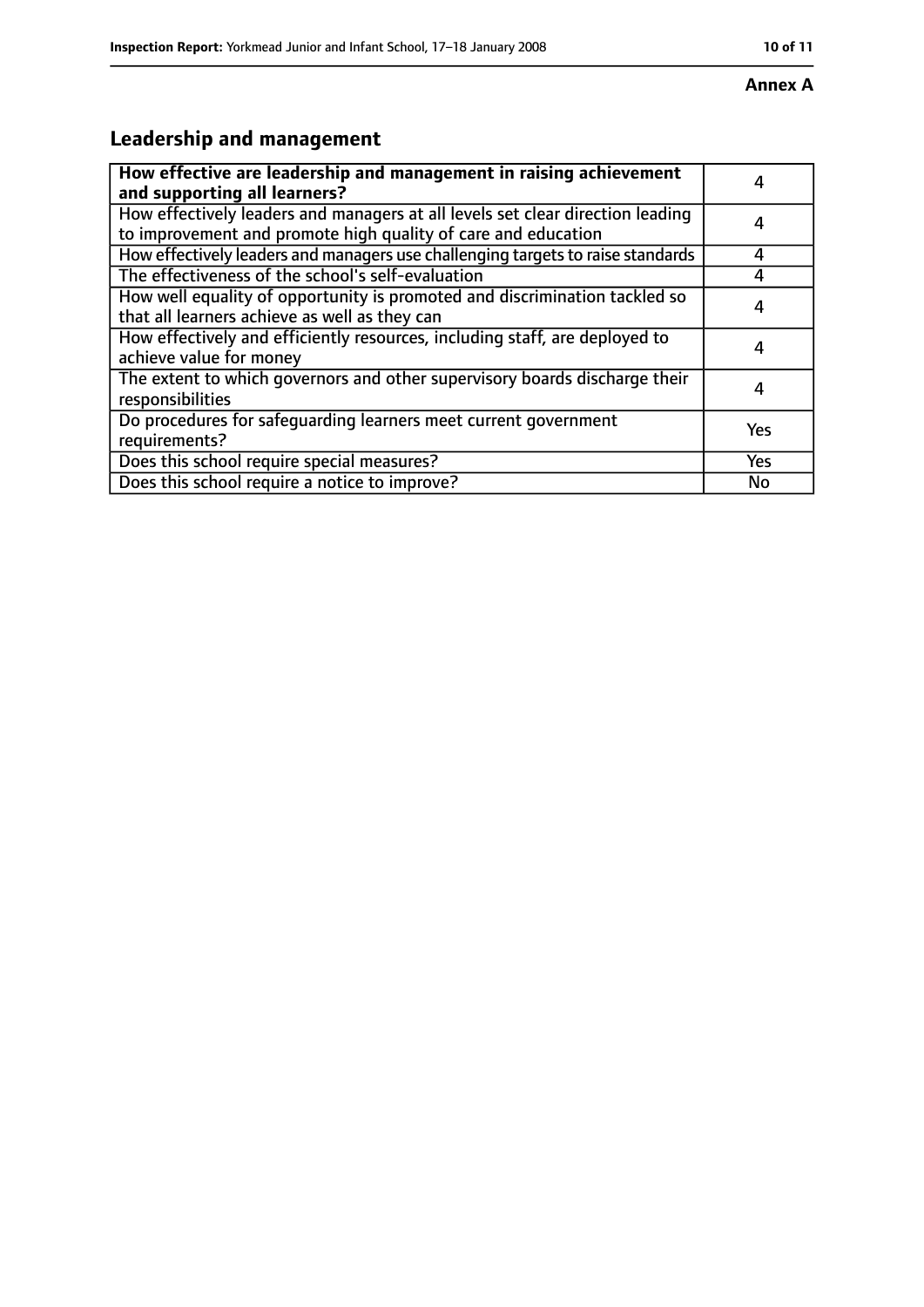#### **Annex B**

# **Text from letter to pupils explaining the findings of the inspection**

19 January 2008

#### Dear Pupils

Inspection of Yorkmead Junior and Infant School, Birmingham, B28 8BB

I would like to say a big 'thank you' to you all for making us welcome when we visited your school recently. We enjoyed talking to you and finding out what you think about your school.

We were pleased to see how well you behave in school and how you all get along so well together. You told us you like school and that you feel safe because the staff look after you and make sure nothing is worrying you. You told us you like the school clubs and particularly enjoy the school trips.

At present, we think your school is not providing you all with a satisfactory education. We think you can all do better if your school improves. Therefore, we have asked the school to do the following things:

- Help you all to get better in your literacy and numeracy.
- Improve the way the senior staff and the governors check on the work of the school and to make sure they plan carefully so your school improves.
- We have asked the teachers to make sure they set work that is just right for you and to make sure lessons move along quickly so you can learn more.
- We have asked the teachers to improve the way they check on how your work is progressing. We have asked them to make sure your work is carefully marked and that they tell you what you need to do to improve and reach your targets.

You can help your school by always trying your best and remembering your targets when you are doing your work. Your school will be having other inspectors visiting from time to time to see how things are improving.

Yours sincerely

Andy McDowall Lead inspector